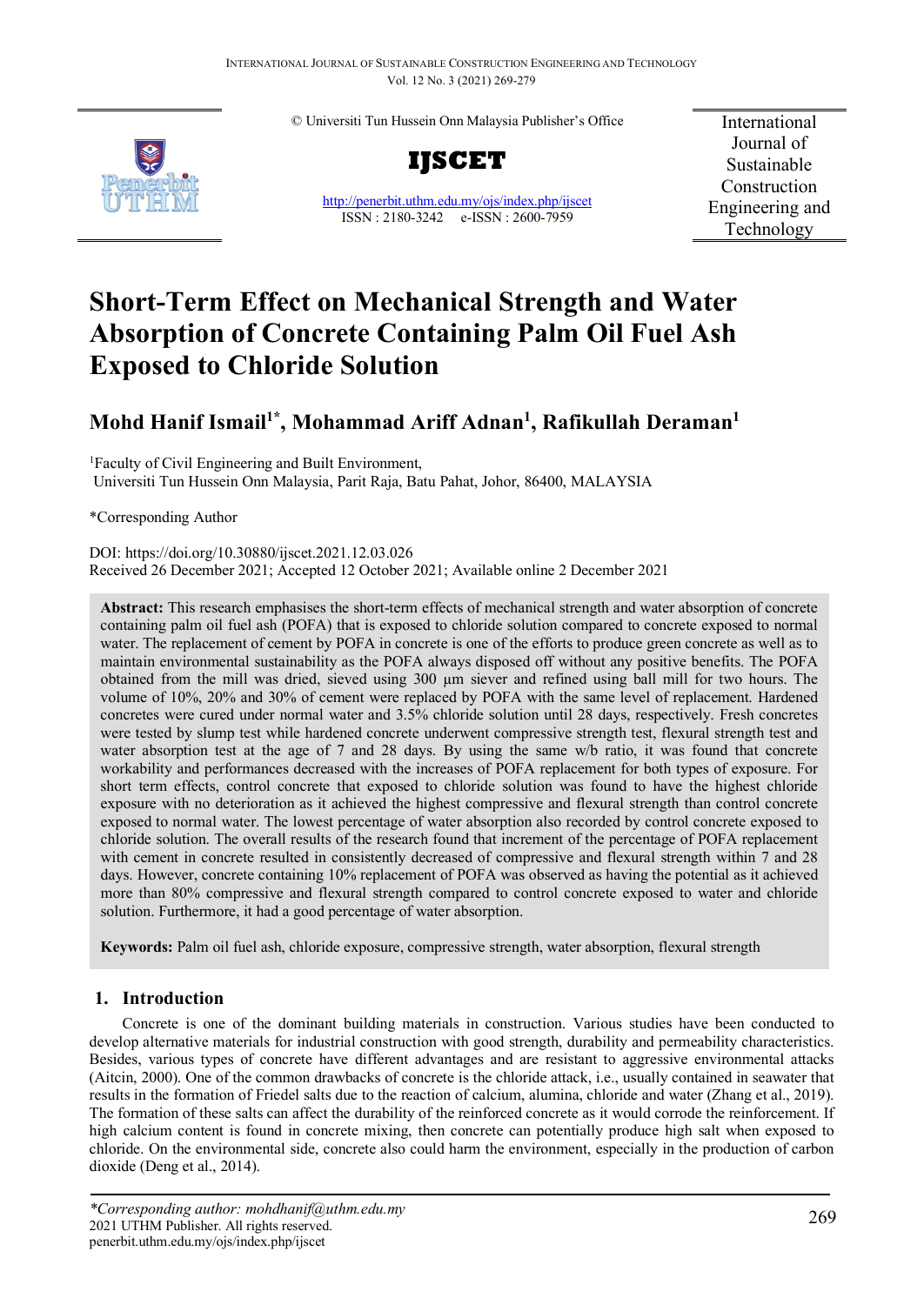Palm oil fuel ash (POFA) is one of the pozzolan substances that can be used as a semi-cement substitute for its high chemistry composition of silica and alumina. Previous studies have noted the presence of POFA in concrete can help it to build better resistance to the penetration of chloride into concrete when a percentage of POFA in a concrete mix in the range of 15 to 35% is used (Sanawung et al., 2017). Besides, previous studies using approximately 20% of POFA have proven that the resistance to chloride decomposition is lower than using Portland cement completely when tested with the Rapid Chloride Penetration Test (RCPT) (Bamaga et al., 2010).

Studies on the commercialisation of further use of POFA in concrete should be carried out to ensure the effectiveness of this alternative. On the other hand, if these alternatives can be commercialised and used consistently, it can help in reducing environmental pollution levels while ensuring the health and well-being of the surroundings. The increase in productivity of the palm oil industry is seen to be economically advantageous. However, the impact of this productivity should be addressed as much as possible to ensure environmental sustainability.

#### **2. Concrete Containing POFA**

The use of POFA in concrete mixing can help in solving environmental problems. However, the use of POFA in concrete mixes is still non-commercial due to its lack of value. Efforts should be made to improve and enhance the value of POFA usages as a partial replacement of cement in concrete.

# **2.1 Pozzolanic Reaction**

Pozzolanic activity is a reaction between active ingredients such as pozzolana, lime and water which pozzolana containing high levels of silica and alumina, that reacts with calcium hydroxide (CH) in the presence of water at room temperature (Franco, 2019). The pozzolanic activity would take a long time, which results in strong cement bonding. Hardening of this cement is permanent. Free calcium is essential for initiating and continuing the pozzolanic process (Cherian & Arnepalli, 2015).

# **2.2 Aggressive Chloride Environment**

Concrete is potentially exposed to hazardous chemicals that may be found in groundwater, industrial waste and seawater. Among the hazardous substances in wet or damp compositions is carbon dioxide for carbonation, oxygen for staining, chloride that promotes drying and sulfate that can cause the growth of cement and alkali, which can expand the aggregation. The most dangerous chemicals that can affect the durability of concrete are chloride and sulfate. Concrete that is exposed to these two chemicals has the potential to cause micro-fractures. This problem is due to the decomposition of chloride that causes the formation of Friedel salts and changes in the composition of the corrosion, which causes the cracking to concrete (Imbin et al., 2013).

In the seawater environment, concrete resistance is based on the degree of corrosion that occurs on reinforced steel. There are two possible mechanisms for concrete exposed to seawater, i.e., chloride deposition to the position of reinforced steel and the level of reinforcement of steel to seawater. In addition to concrete that is not directly exposed to seawater, it is also potentially exposed to evaporated air containing chlorides in the seawater environment, that occurs in the spray zone (waves) where the wind carries the chloride through the air (Costa & Appleton, 2001).

#### **2.3 Palm Oil Fuel Ash (POFA)**

Palm oil fuel ash is a waste product of kernels, fibres and bunches in the manufacturing industry to produce energy as an effort to extract palm oil. After the combustion process, it was found that 5% of the palm oil was derived from the overall weight of the material burned. The ash produced from these burns would appear grey to black in colour (Hamada et al., 2019). Table 1 below describes the previous research chemical composition of POFA. The dominant chemical composition affecting POFA is silica, followed by calcium oxide, magnesium oxide, kalium oxide and lastly by aluminium oxide and ferric oxide (Khalid et al., 2018).

| Chemical Composition $(\%)$      | Zeyad et al., 2013 | Sanawung et al., 2017 Khalid et al., 2018 |       |
|----------------------------------|--------------------|-------------------------------------------|-------|
| Silicon Dioxide $(SiO2)$         | 51.18              | 55.40                                     | 53.30 |
| Aluminium Oxide $(Al2O3)$        | 4.61               | 9.1                                       | 1.90  |
| Ferric Oxide $(Fe2O3)$           | 3.42               | 5.5                                       | 1.90  |
| Calcium Oxide (CaO)              | 6.93               | 12.4                                      | 9.20  |
| Magnesium Oxide (MgO)            | 0.81               | 4.6                                       | 4.10  |
| Sulphur Trioxide $(SO3)$         | 0.19               | 2.3                                       |       |
| Sodium Oxide (Na <sub>2</sub> O) | 0.056              |                                           |       |

**Table 1 - Previous chemical composition of POFA**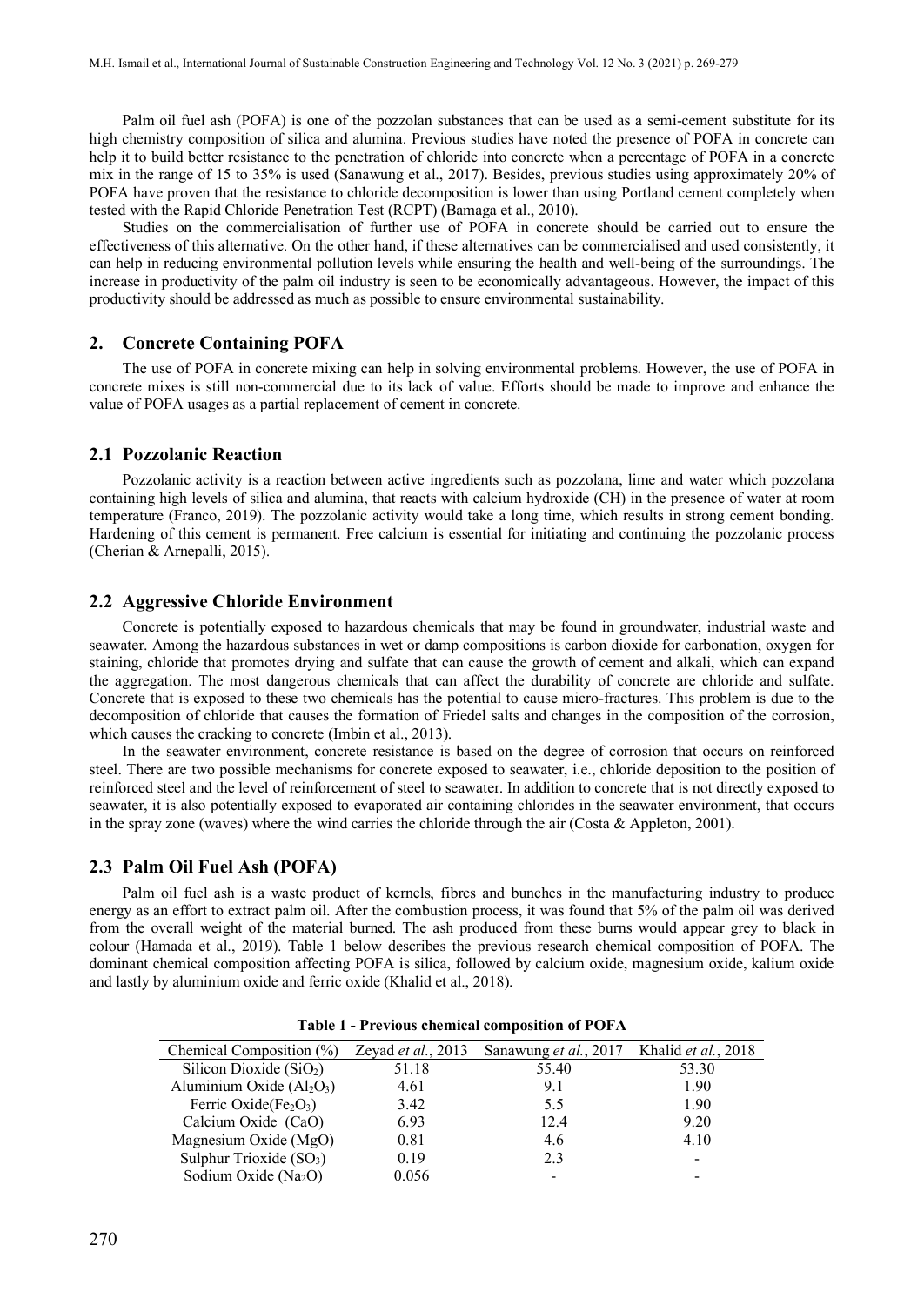| Potassium Oxide $(K_2O)$ |      | - |  |
|--------------------------|------|---|--|
| Loss of Ignition $(LOI)$ | 21.6 |   |  |

# **2.4 Properties of Concrete Containing POFA**

The compressive strength of concrete containing POFA is based on the fineness and percentage of cement replacement. The use of POFA in concrete does not alter the elastic modulus of concrete. Concrete containing POFA has about 10% to 30% reduced concrete shrinkage value by 10% -17% compared to concrete using Portland cement. Also, it can help improve the water's permeability depending on the percentage of concrete and concrete age (Tanchirapat & Jaturapitakkul, 2010).

POFA can be used as a partial replacement of cement in concrete without degradation of compressive strength at a mature age. The rate of decomposition of chloride to concrete decreases when using palm oil fuel ash (Bamaga *et al.*, 2011). The addition of POFA would cause the workability and the hardening rate of the concrete to decrease due to the decrement in hydration heat. The hardening rate slows down is due to the size of the POFA particles, and it absorbs more water that slows down the hydration process. At the extension of times, silicon dioxide  $(SiO<sub>2</sub>)$  reacts with calcium hydroxide (CH) and produces calcium silicate hydrate that enhances bonding between aggregates and thereby increasing the strength of concrete. Tensile strength decreases when concrete is mixed with POFA; however, it can be overcome by the use of reinforced steel (Thomas *et al.*, 2017).

POFA acts as fillers in the early stages of concrete fixation. However, at an extension age, POFA begins to react with the hydration process to become solid concrete. There is an increase in resistance to chloride and sulfate increased with an increase of 20% in a concrete mix containing POFA (Bamaga *et al.*, 2010).

#### **3. Materials and Methods**

The entire research was conducted in relevant laboratories, i.e., Materials Engineering Laboratory, Advanced Materials Laboratory and Jamilus Research Center at Universiti Tun Hussein Onn Malaysia.

#### **3.1 Material Preparation**

The materials that have been used for this research are Portland cement, coarse and fine aggregates, water, palm oil fuel ash (POFA) and 3.5% chloride solution. The POFA was further sieved passing through 300 µm and 2 hours of refinement in the ball mill. In this research, POFA containing of total  $SiO_2+AI_2O_3+Fe_2O_3$  between 50% to 70% and its loss of ignition (LOI) is between 6% to 12 %, refer to ASTM C618, POFA in this research is classified as in between class C and F. The POFA is used as a partial cement replacement, while 3.5% chloride solution is used as a curing solution for specimens. Table 2 to Fig 3 below describes the properties, chemical composition and sieve analysis of the material that have been used for this research.

| Material                    | Type/Properties                                                  | Density    | Specific surface | Particle size            |
|-----------------------------|------------------------------------------------------------------|------------|------------------|--------------------------|
|                             |                                                                  | $(kg/m^3)$ | area $(m^2/g)$   | mean $(\mu m)$           |
| Cement                      | Normal Portland Cement                                           | 1164       | 1.16             | 16.4                     |
| Palm Oil Fuel<br>Ash        | POFA passing sieve 300µm and refined for 2<br>hours in ball mill | 564        | 0.87             | 35.3                     |
| Coarse                      | Passing sieve 14 mm                                              |            |                  |                          |
| Aggregate<br>Fine Aggregate | Passing sieve 5mm                                                |            |                  |                          |
| Water                       | Tap Water                                                        |            |                  | $\overline{\phantom{0}}$ |

#### **Table 2 - Properties of material**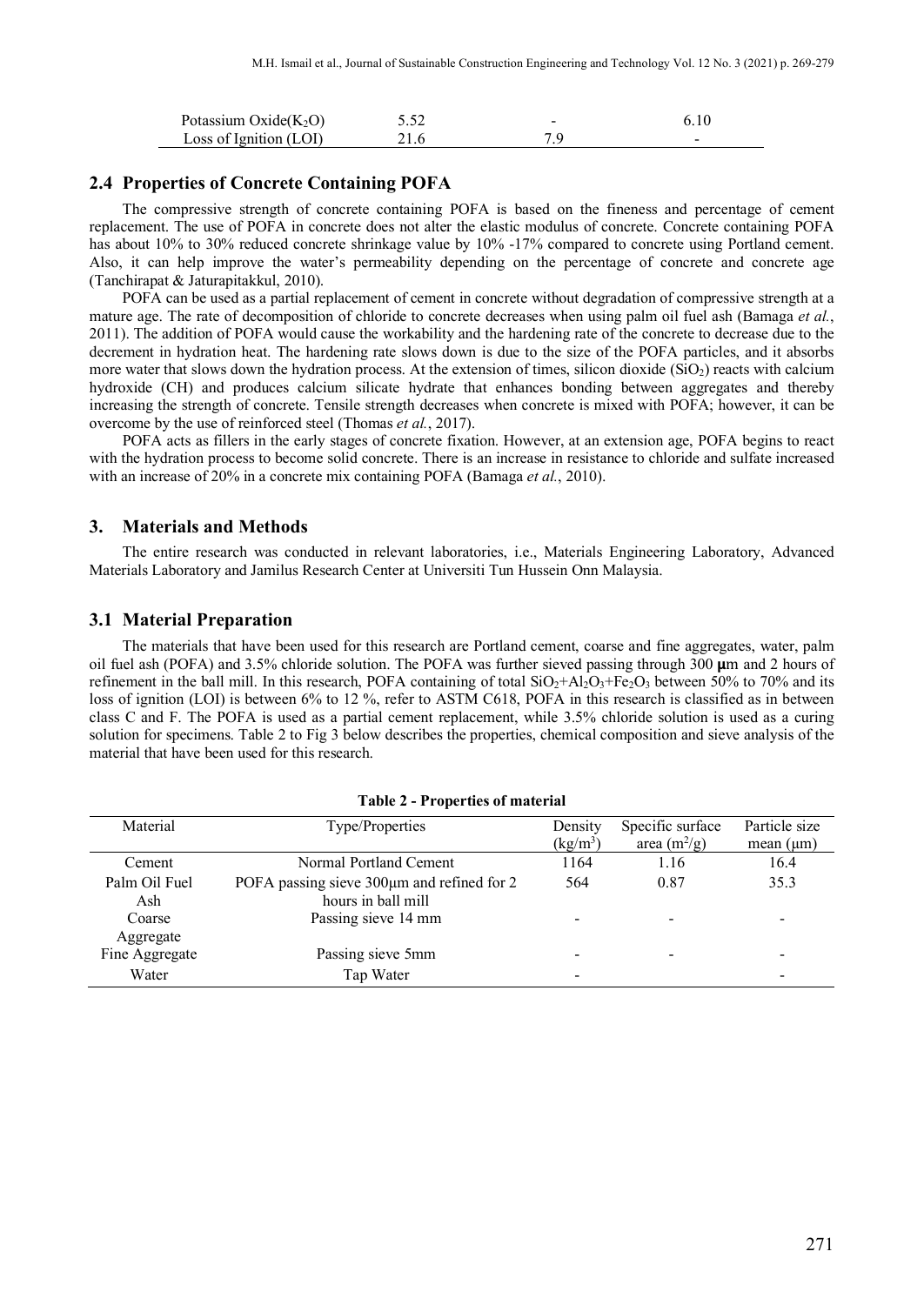l,

| Chemical composition                | OPC $%$ | POFA $%$ |
|-------------------------------------|---------|----------|
| Silicon Dioxide $(SiO2)$            | 20.57   | 45.5     |
| Aluminium Oxide $(Al2O3)$           | 4.93    | 11.7     |
| Ferric Oxide ( $Fe2O3$ )            | 3.8     | 4.5      |
| Calcium Oxide (CaO)                 | 63.85   | 9        |
| Magnesium Oxide (MgO)               | 0.9     | 5        |
| Sulphur Trioxide (SO <sub>3</sub> ) | 2.4     | 2.6      |
| Sodium Oxide (Na2O)                 | 0.05    | 0.4      |
| Potassium Oxide $(K_2O)$            | 0.9     | 5        |
| Phosphorus Pent Oxide $(P_2O_5)$    | 0.12    | 6        |
| Loss of Ignition (LOI)              | 2.48    | 10.3     |
| $SiO2 + Al2O3 + Fe2O3$              | 29.3    | 61.7     |

**Table 3 - Chemical composition of materials**



**Fig. 1 - Particle size analysis of OPC and POFA**



**Fig. 2 - Sieve analysis of coarse aggregate**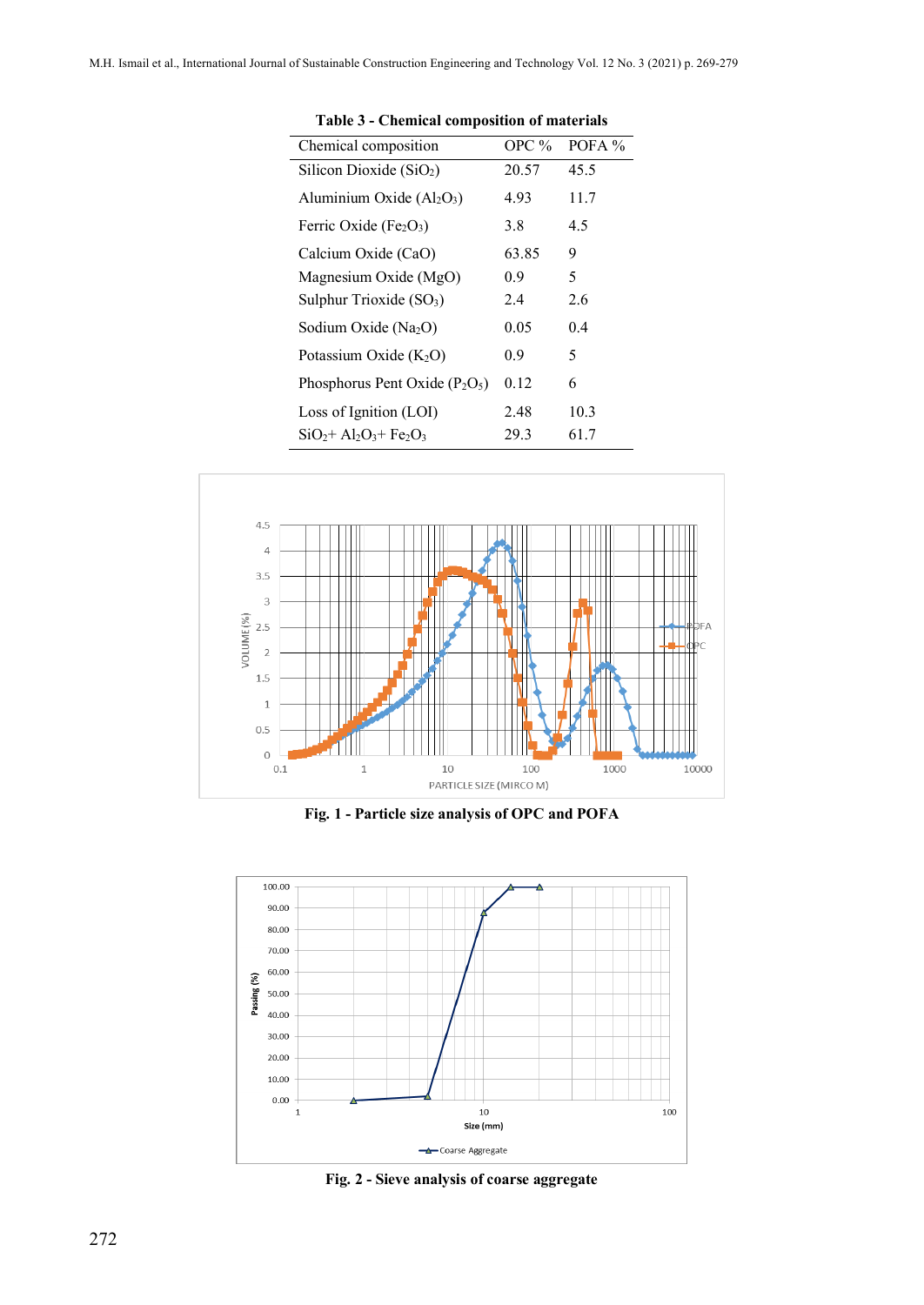

**Fig. 3 - Sieve analysis of fine aggregate**

# **3.2 Specimens Preparation**

Total of 144 specimens consisting of 96 specimens of 100 mm  $\times$  100 mm  $\times$  100 mm cube and 48 of 500 mm  $\times$ 100 mm × 100 mm prism specimens were produced. The grade 30 mixture design was used in this research. The volume of cement has been replaced by the same volume of POFA to maintain the volume of total binder in concrete. The replacement of cement has been made by 10%, 20% and 30% of volume of POFA. The water-cement ratio for fresh mixes of 0.0558m<sup>3</sup> was 0.64 to achieve the ranges of target slump.

|                     |       |            |                                | .                |                |                 |
|---------------------|-------|------------|--------------------------------|------------------|----------------|-----------------|
| Replacement<br>Term |       | OPC        | <b>POFA</b>                    | Coarse Aggregate | Fine Aggregate | Water           |
|                     |       | $(kg/m^3)$ | $\frac{\text{kg}}{\text{m}^3}$ | $(kg/m^3)$       | $(kg/m^3)$     | $\text{kg/m}^3$ |
| P <sub>0</sub>      | $0\%$ | 390        |                                | 1170             | 625            | 250             |
| P10                 | 10%   | 351        | 19                             | 170              | 625            | 250             |
| P <sub>20</sub>     | 20%   | 312        | 38                             | 170              | 625            | 250             |
| P30                 | 30%   | 273        | 57                             | 170              | 625            | 250             |

**Table 4 - Design mix proportions**

The curing method used was full immersion using 3.5% chloride solution and water. The curing process is up to the concrete age of 7 and 28 days. After that, the concrete specimen was ready for testing.

# **3.3 Testing**

Fresh concrete was tested using a slump test to identify the workability of the concrete after it is constantly mixed. The slump value of control concrete was ensured to be in the range of  $75 \pm 25$  mm. All of mixes types were subjected to slump test. Workability test was in accordance with the BS EN 12350-2: 2019.

All fresh specimens were left in formwork for 24 hours before being demolded and then subjected to curing process using water and chloride solution. Specimens that achieved curing ages of 7 and 28 days were tested by compressive, flexural and water absorption. Density test of hardened concrete was conducted when concrete achieved 28 days. All of the test procedures were following the BS EN 12390-3:2019, BS EN 12390-5: 2019 and BS 1881-122: 2011.

# **4. Results and Discussions**

#### **4.1 Workability of Fresh Concrete**

The result of the slump test is shown as in Fig 4 below. The slump value of the control concrete is in the  $75 \pm 25$ mm range with a slump value of 68 mm, which is the workability accepted for concrete work. As increment of percentage POFA replacement, a decrease in workability of 30.8%, 47.1% and 69.1% was recorded by P10, P20 and P30. From the findings of Zeyad et al. (2013, 2016 & 2017), POFAs that have a larger particle size and are not heattreated contain higher values of carbon and loss of ignition (LOI) than cement. Zeyad et al. also found that POFAs with smaller particle sizes than cement enhance the workability of fresh concrete. The carbon content of concrete can also affect the workability of a fresh concrete. The low carbon content of concrete reduces water demand and increases the workability of fresh concrete. Ul Islam (2015) used POFA particle size smaller than cement in his research and much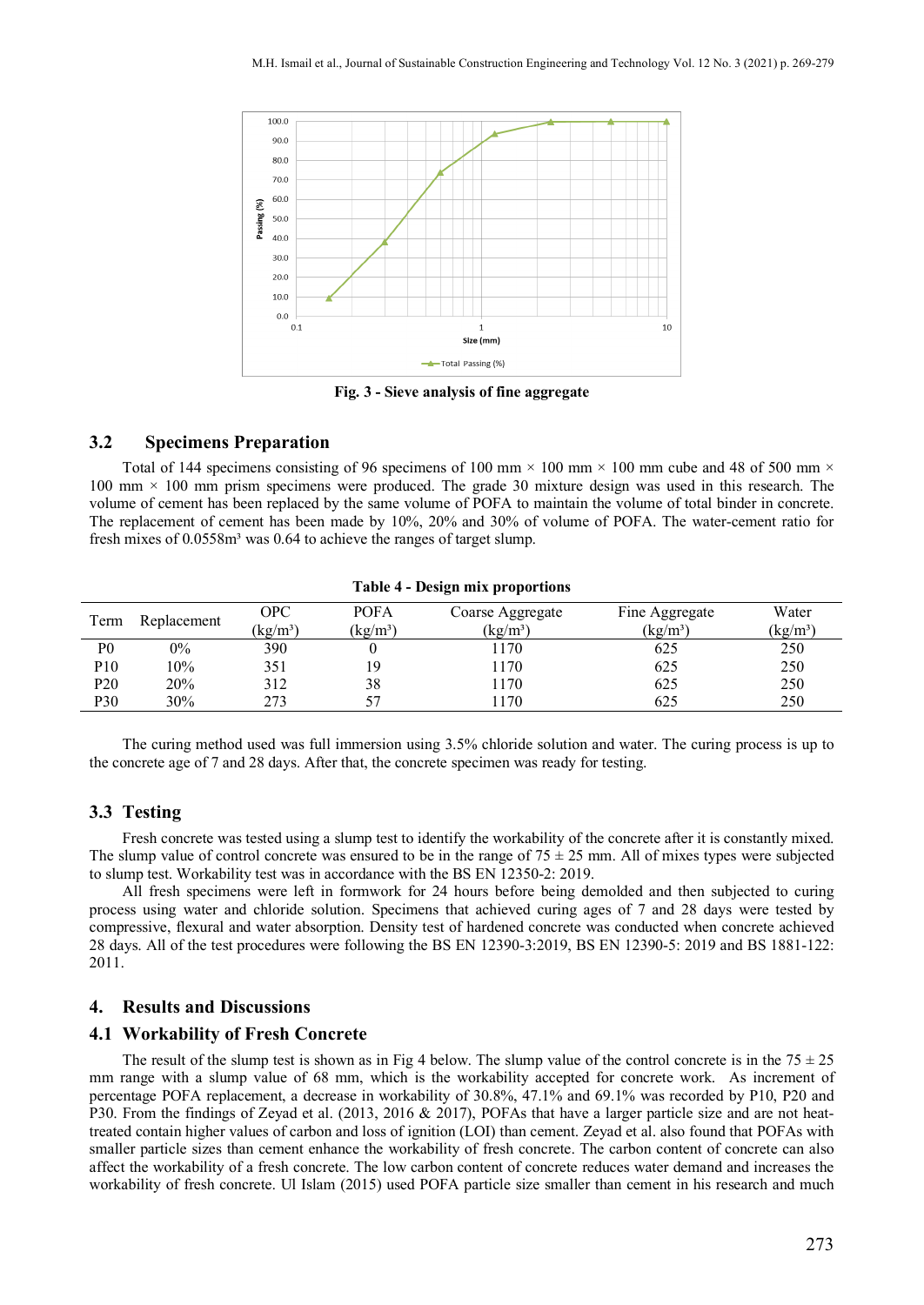smaller than the POFA particle size in this research. Ul Islam also did not treat POFA with heat in his research. Therefore, the carbon and LOI content in the POFA of the research is higher than cement. Ul Islam uses more water reducers in every mixture to improve concrete workability. Ul Islam found that the use of high and untreated POFA requires more water reducers to improve the workability of fresh concrete containing POFA. This is because untreated POFA has a high LOI value, greater use of the POFA will increase the LOI content of the concrete and resulting in greater water absorption and porosity of the concrete compared to the control concrete.

In this research, the POFA used was not heat-treated and had a larger particle size than cement. The LOI content of the POFA used was also higher than that of cement. Therefore, the POFA used has a higher carbon value than cement. The high carbon content in concrete causes an increase in water demand and causes a decrease in the workability of fresh concrete. Excessive use of water reducer in each mixture is required to obtain better workability.



**Fig. 4 - Workability of concrete containing POFA**

# **4.2 Density of Hardened Concrete**

The density test was conducted when the specimens achieved curing ages of 28 days. It was found that concrete densities for both exposures at 28 days resulted in a consistently decreasing density with an increment of POFA replacement. Total concrete densities decreased when the replacement of POFA was made because POFA has lesser particles density compare to normal cement particles density (Sofri *et al.*, 2015). Consequently, the replacement of POFA by volume would result in a lower total density of concrete than control concrete.

P0 that exposed to chloride solution has the highest density amongst all the specimens. This data shows that an increment of density happened within the concrete. P0 has the highest calcium content among all specimens, which lead to higher production of salt in concrete when exposed to chloride. It may be due to calcium hydroxide (CH) from cement hydration reacts with chloride and free alumina in chloride solution and produces Friedel salt that fills the cavity of the concrete and tends to increase the density of the concrete.



**Fig. 5 - Density of concrete for both exposures**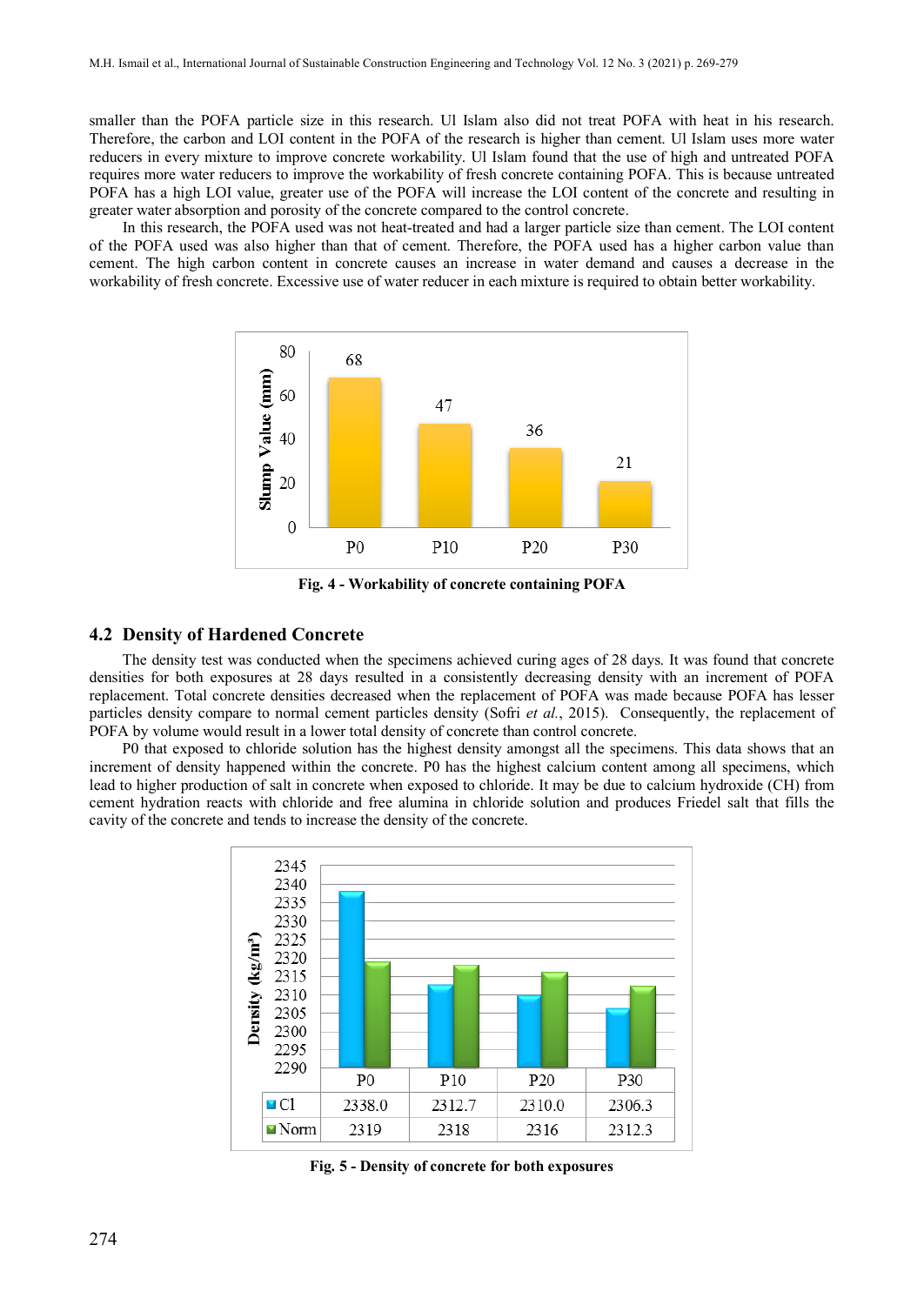### **4.3 Compressive Strength**

In Fig 6, for normal water exposure, the highest reading was recorded on P0 concrete where it was the control concrete with a reading of 30.2 MPa and P10 concrete reached 98% of the control concrete's compressive strength at 7 days. Concrete containing POFA has experienced a reduction in cement content that has led to a reduction in the production of calcium silicate hydrate (CSH) in the early state of concrete strengthening (Tangchirapat & Jaturapitakkul, 2010). This statement indicated that there was a constant declination of compressive strength when the increment of POFA replacement was made. At 28 days, the positions of P0, P10, P20 and P30 were still the same where P0 recorded the highest compressive strength.

For chloride exposure specimens, the compressive strength of P0 at 7 days was 36 MPa, which was the highest among the four specimens. P10, P20 and P30 recorded lower compressive strength compared to P0 by 25%, 32.2% and 45.8%, respectively. At 28 days, the results of the compressive strength show the same pattern as compressive strength at 7 days, which P0 still leads. The compressive strength pattern results consistently in line with the density test, where higher density produces high compressive strength.

It can be seen that at 7 and 28 days, the P0 concrete exposed to chloride solution reached the highest compressive strength among all specimens. P0 compressive strength increased because of the formation of Friedel salts in P0 concrete that involves the exchange of ions between the hydroxide ions that interact with calcium and the chloride ions, which are the breakdown of sodium chloride (Suryavanshi *et al.*, 1996). Concrete containing POFA recorded lower compressive strength compared to P0 due to lower amount of calcium content, which led to less formation of salt when exposed to chloride and lesser formation of CH during hydration reactions due to lower calcium content. Thus, it leads to lower calcium silicate hydrate in concrete exposed to normal water. Concrete containing POFA is potential to have greater compressive strength due to pozzolanic reaction after 28 days of curing (Zeyad *et al.*, 2016).



**Fig. 6 - Compressive strength of concrete for both exposures**

#### **4.4 Flexural Strength**

Fig 7 pattern shows that the replacement of POFA caused a decrease in the flexural strength of concrete for both exposures. This decrease is seen in a consistent state where it is parallel with a declination of compressive strength. On day 28, P0 exposed to chloride still recorded higher flexural strength values compared to other concrete specimens.

Based on a research conducted by Sofri *et al.* (2015), the decrease in flexural strength occurred consistently with the increment of a POFA replacement in concrete exposed to water. Therefore, the 9.9 MPa value obtained from P30 exposed to normal water should not occur.

P20 exposed to chloride showed slightly higher flexural strength values compared to P10. Altwair *et al.* (2013) conducted a research, where concrete containing POFA replacement exposed to chloride solution recorded the highest flexural strength value compared to control specimen on day 88. They proved that pozzolanic processes occur slowly over a period of time.

It can be concluded that P0 exposed to chloride recorded the highest flexural strength readings on days 7 and 28 compared to all other concrete specimens. The highest flexural strength mechanism focuses on the reaction of Friedel salt formation, which gives the concrete a better strength in 7 days, but believed that the strength would begin to decline after concrete age reached 28 days.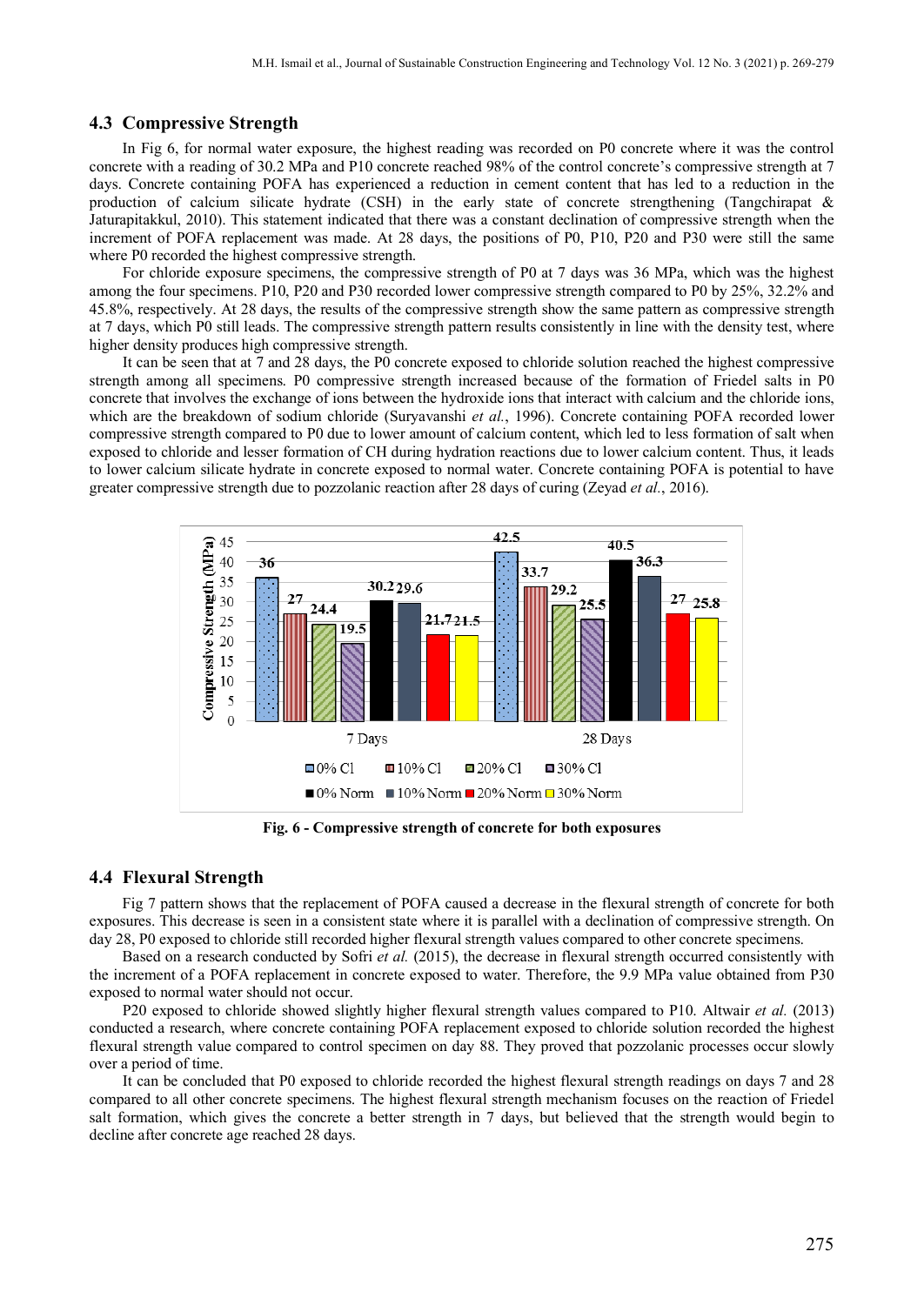

**Fig. 7 - Flexural strength of concrete in both exposures**

## **4.5 Water Absorption**

Figs 8 and 9 show the water absorption test results. Water absorption tests were performed on concrete specimens of 100 mm  $\times$  100 mm  $\times$  100 mm at 7 and 28 days. The cubes were dried using an oven and cured in water for 24 hours and then analysed using differences of weight method.



**Fig. 8 - Water absorption in 7 and 28 days in the water**

Water absorption patterns appear to decrease consistently at 7 and 28 days with the increment of POFA replacement in specimens exposed to water. Concrete at 28 days have lower water absorption compared to concrete at 7 days because continuous curing of the concrete aided the hydration process of the concrete as well as pozzolanic reaction to form C-S-H in the POFA-blended mixes and these helped to reduce the pores within the concrete (Ul Islam, 2015). The lowest recorded water absorption held by P0 for both durations. P30 recorded the highest water absorption amongst all of the specimens. Based on Sofri *et al.* (2015) POFA absorbs water at high rates during the early stage of concrete hardening. High water absorption in concrete containing POFA could be due to the presence of voids in the concrete which allowed greater absorption of external water (Ul Islam, 2015).

The water absorption patterns of specimens exposed to chloride solution are seen to consistently decrease too, as specimens exposed to water for both durations. P30 experienced the most significant decrease in water absorption. The lowest of recorded water absorption of specimens exposed to chloride held by P0.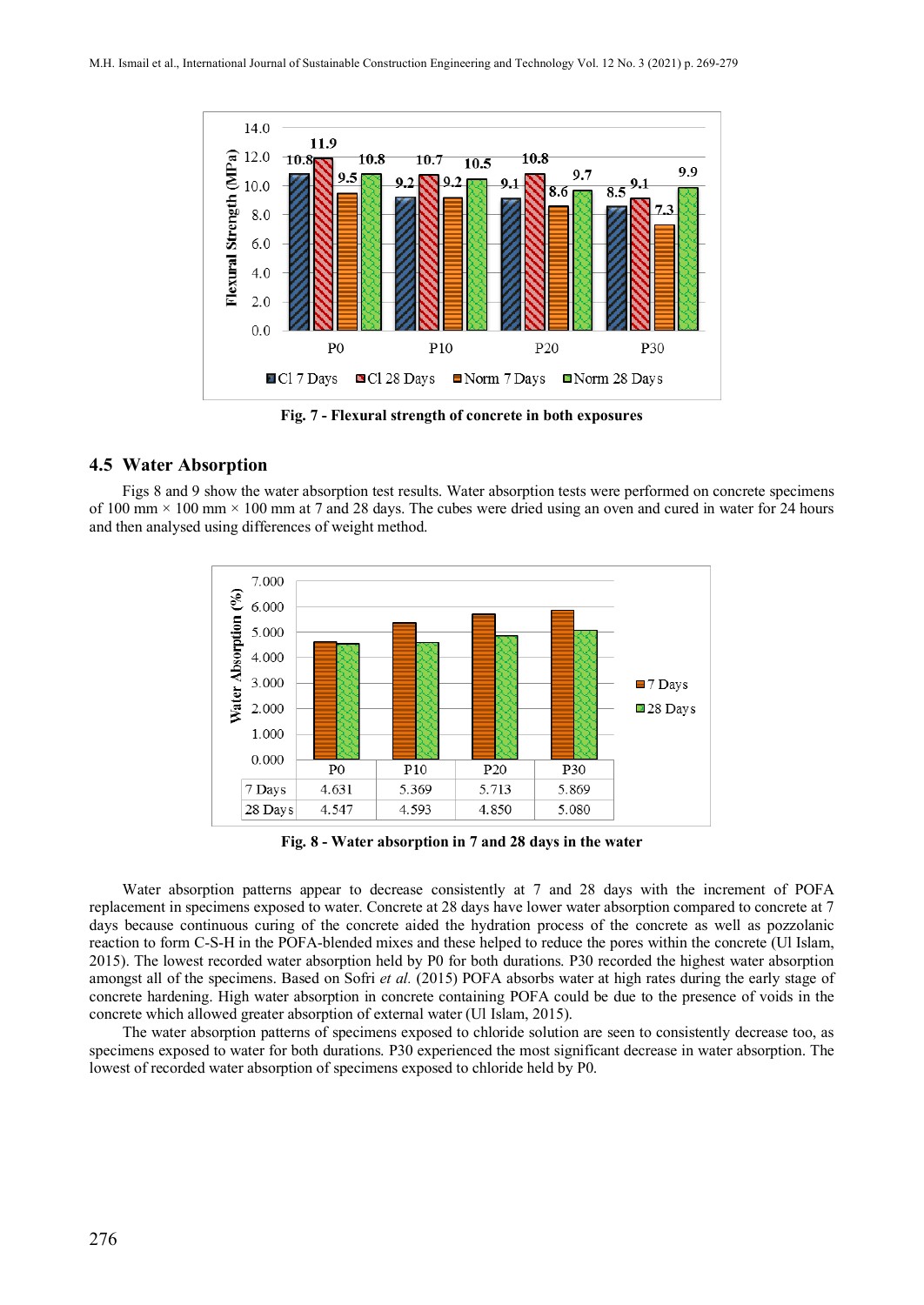

**Fig. 9 - Water absorption in 7 and 28 days in chloride**

A comparison of the water absorption of concrete exposed to chloride and water throughout 7 and 28 days has been made. On day 7, the highest percentage of water absorption was at P30 concrete exposed to chloride solution while the lowest percentage of water absorption was P0 concrete exposed to chloride solution. On day 28, the highest percentage of water infiltration was P30 exposed to normal water while the lowest percentage of water infiltration was maintained by P0 exposed to chloride. It can be seen that a drastic declination of water absorption occurred in specimens exposed to chloride, especially P10, P20 and P30. At 28 days, the pozzolanic reaction caused by the presence of POFA producing calcium silicate hydrate (CSH) filled the cavity in the concrete causing a decrease in the percentage of water absorption (Suryavanshi *et al.*, 1996).

# **4.6 Influences of Density and Water Absorption to Compressive and Flexural Strength**

Reduction of the concrete density affects the compressive strength and the flexural strength of the concrete. From the perspective of concrete exposed to chloride solution, P0 exhibits the highest compressive strength and flexural strength compared to other concrete, either exposed to chloride or water. When the density of P10 exposed to chloride solution, it begins to decrease compared to P10 exposed to water, which the value of compressive and flexural strength P10 exposed to chloride solution begins to decrease. The concrete density plays an important role in producing concrete strength. The higher the concrete density, the higher the strength obtained.

For both types of exposures, it was found that the percentage of water absorption that occurred for both periods of 7 and 28 days increased when there was an increase in POFA replacement in the concrete. As the water absorption increases, it is found that there is a decrease in compressive and flexural strength of concrete. However, when the 28th day for the concrete exposed to the chloride solution was reached, the difference in the percentage of water absorption for the concrete exposed to the chloride became smaller, and this could be attributed to the flexural strength narrowing the gap with the P0 concrete exposed to the chloride.

# **5. Conclusions**

In conclusion, concrete mixed with POFA caused a decrease in workability in line with the increment of POFA replacement with cement. The decrease in workability is because of POFA has a high carbon and LOI value, which indicates that the water absorption rate is high. The light properties of POFA also affected the concrete density, which lowers the density value when the increment of POFA replacement has been made. The compressive and flexural strength found to be decreased consistently as well since the POFA replacement percentage was increased. The opposite phenomenon occurred for water absorption, which water absorption started to increase when the increment of POFA replacement has been made. It is found that P0 exposed to chloride solution stated the highest value for all types of tests, i.e., density, compressive strength, flexural strength test and water absorption. The high value in density, compressive strength, flexural strength and water absorption can be attributed to the mechanism of chloride attack that has taken place on the concrete. Cement hydration produces calcium silicate hydrate (CSH) and calcium hydroxide (CH). Then, chloride reacts with the calcium hydroxide (CH) in the process of forming Friedel salts, which result in an increase of the initial strength of the concrete at 7 and 28 days. Also, other specimens exposed to chloride solution other than P0 are likely to have less chloride attack due to the reduction in cement used that affects the production of calcium hydroxide (CH) for the reaction of formation of Friedel salt to take action. P10 was found to have the potential as it achieved more than 80% of the control's compressive strength within 28 days for both types of exposure. It can be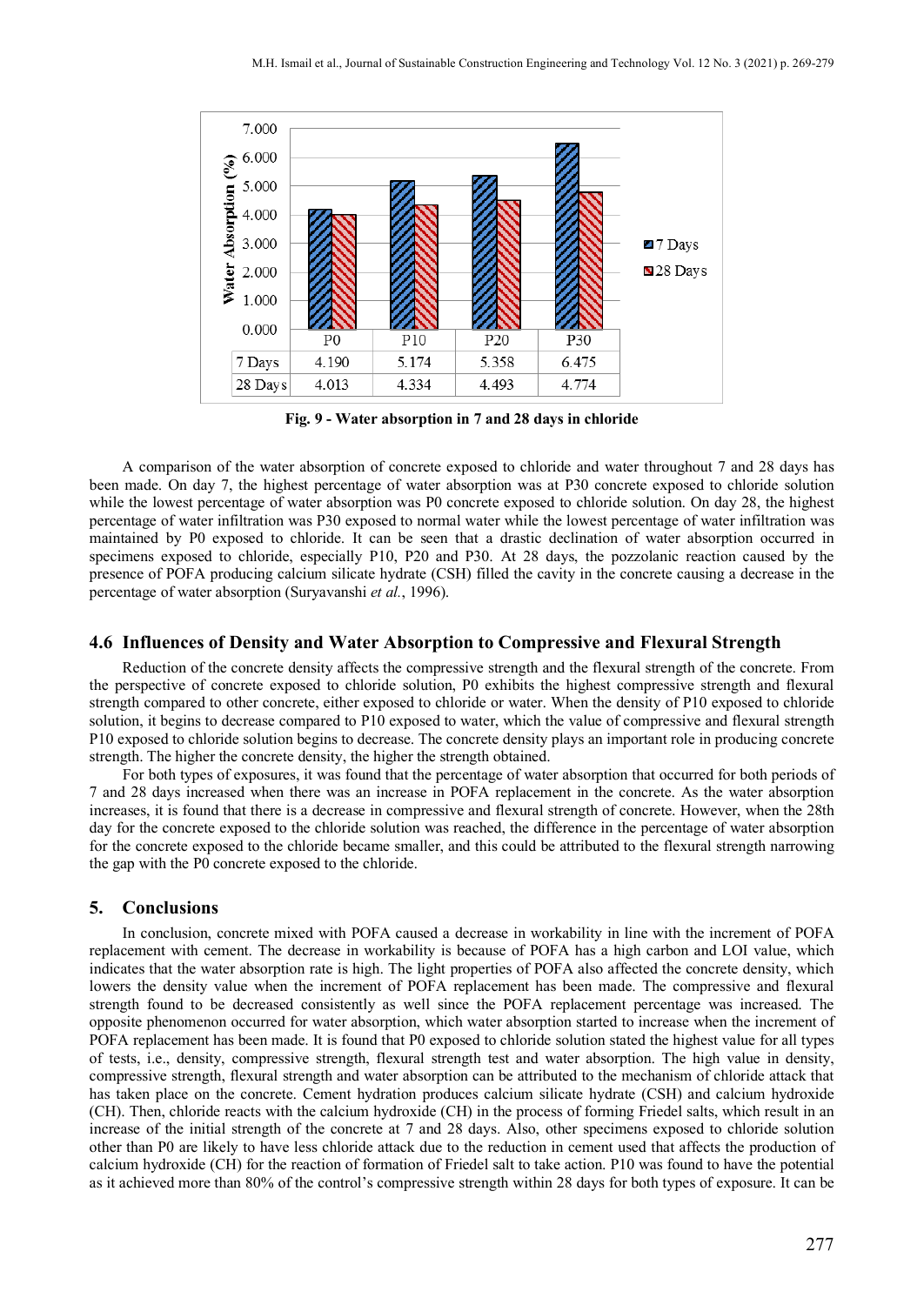observed that the exposure to chloride did not have a significant impact on the mechanical properties of the POFA concrete compared to the control concrete exposed to the chloride, which has received a drastic chloride attack. In the end, it has slightly increased value of POFA usage in concrete to produce better green concretes.

#### **Acknowledgement**

The authors would like to thanks the Universiti Tun Hussein Onn Malaysia, staff in the Laboratory of Faculty of Civil and Built Environment, where the research was conducted and also like to thank Bandung Palm Oil Mill Sdn. Bhd for providing POFA for this research.

#### **References**

Aitcin P.C. (2000). Cements of yesterday and today, concrete of tomorrow. *Cement and Concrete research*. 30(9), 1349-1359.

Altwair N. M., Johari M. A. M. & Hashim S. F. S. (2013). Influence of treated palm oil fuel ash on compressive properties and chloride resistance of engineered cementitious composites. *Materials and Structures/Materiaux et Constructions*, *47*(4), 667–682.

American Society for Testing and Materials (2014). Standard Specification for Coal Fly Ash and Raw or Calcined Natural Pozzolan for Use in Concrete. C618

Bamaga S., Ismail M. & Hussin M. W. (2010). Chloride resistance of concrete containing palm oil fuel ash. *Concrete Research Letters, 1(4) (December), 158-166.*

Bamaga S. O., Hussin M. W. & Ismail M. A. (2011). Palm oil fuel ash: Promising supplementary cementing materials *KSCE Journal of Civil Engineering*, *17*(7), 1708–1713.

British Standard (2019). Testing hardened concrete. Part 3 – Compressive strength of test specimens. BS EN 12390-3: 2019.

British Standard. (2019). Testing hardened concrete. Part 5 – Flexural strength of test specimens. BS EN 12390-5: 2019.

British Standard. (2019). Testing fresh concrete. Part 2 – Slump test. BS EN 12350-2: 2019.

British Standard. (2011). Testing concrete – Part 122: Method of determination of water absorption. BS 1881-122: 2011.

Costa A. & Appleton J. (2001). Concrete carbonation and chloride penetration in a marine environment. *Concrete Science and Engineering, Vol 3,* 242-249.

Cherian C. & Arnepalli D. (2015). A Critical Appraisal of the Role of Clay Mineralogy in Lime Stabilization. *International Journal of Geosunthetics and Ground Engineering 1 (1),* 1-20.

Deng Y., Gao H. O., & Qian S. (2014). Environmental Impact of Concrete Pavement. *Transportation Research Board 93rd Annual Meeting. January 12-16,Washington D. C., (65).*

Franco M. (2019). Part 10: Pozzolana and Pozzolanic Cements. *Lea's chemistry of cement and concrete (Fifth Edition).*Butterworth-Heinemann. 471-635*.*

Hamada H.M, Yahya F, Muthusamy K & Humada A. (2019) Comparison study between POFA and POCP in terms of chemical composition and physical properties-Review paper. *IOP Conference series: Earth and Environmental Science, 365, 1, 012004*

Imbin S., Dullah S., Asrah H., Kumar P. S., Rahman M. E. & Mannan M. A. (2013). Performance of concrete grout under aggressive chloride environment in Sabah. *International Journal of Civil, Environmental, Structural, Construction and Architectural Engineering*, *7*(1), 63–67.